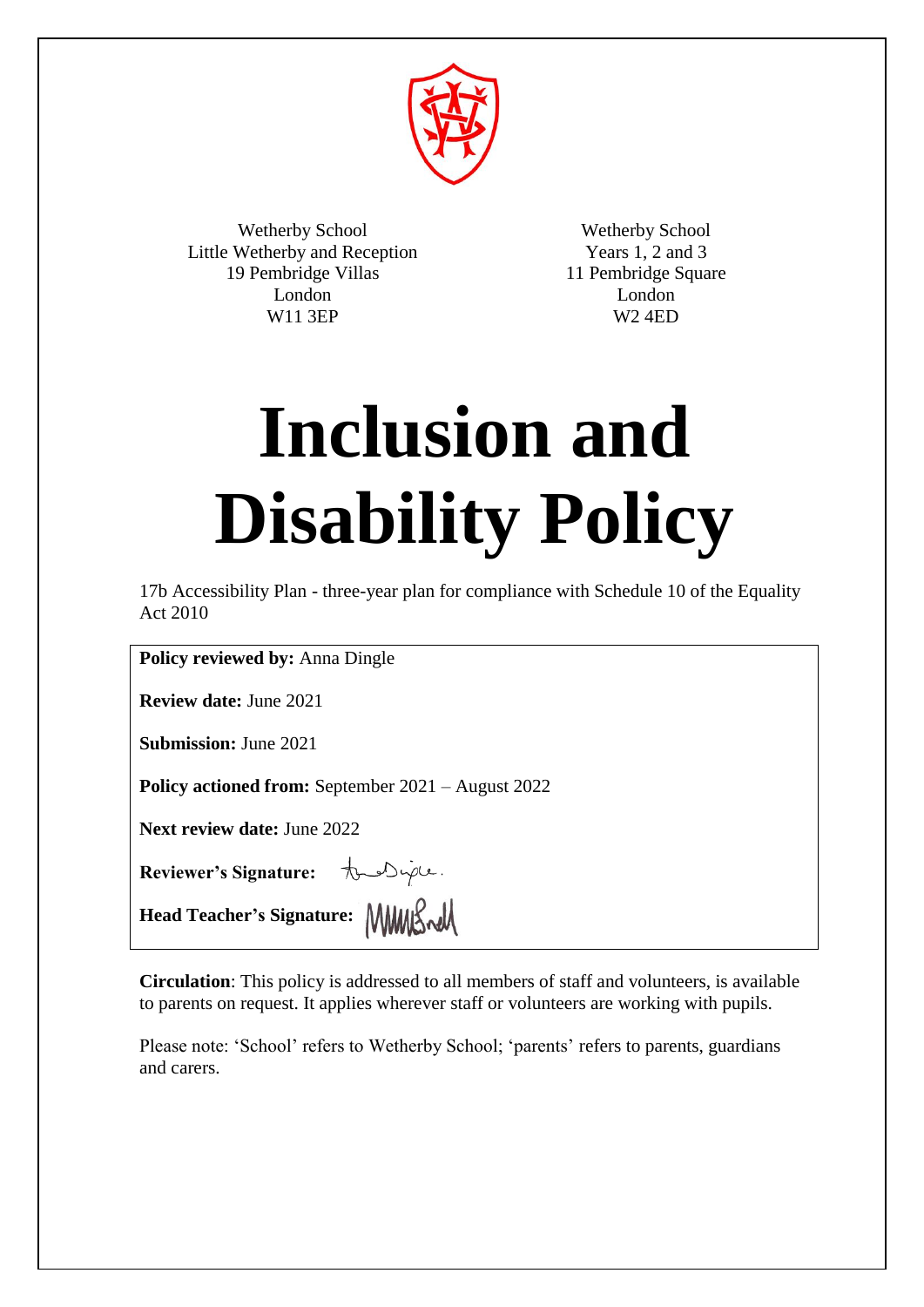# **Wetherby School**



# **Inclusion and Disability**

At Wetherby School we aim to provide a stimulating learning environment across the whole curriculum which maximises individual potential and ensures that pupils including those with disabilities are well equipped to meet the challenges of education, work and life.

This policy applies to all children in the school including those in the EYFS.

Aims

- To include all professionals involved in a child (teachers, parents, outside agencies etc.) in planning and delivering the highest level of support. Thus, ensuring we are able to meet the individual needs of each child.
- To raise awareness and expectations of the teaching of children with SEND. To ensure we enable children to succeed in their early education and make a successful transition to the next steps of their journey in education and life.
- To work in conjunction with the Local Authority, where necessary.
- To keep accurate records of all children and ensure there is a transparent graduated approach to identifying and supporting children with SEND.
- Ensure we are meeting the needs of individuals in conjunction with the Equality Act 2010 and the Children and Families Act 2014.

The Code of Practice (CoP) (Jan 2015) is designed to meet the special educational needs of individual children, some of whom may be disabled, who need provision that is additional to, or different from, what is normally available in schools. Although Wetherby School adopts a non-selective admissions procedure, there may be times when a child has a severe disability (emotional, social and physical) which may include an Educational Health and Care Plan (EHCP). In this circumstance, it is at the Headmaster's discretion, in conjunction with the Head of Learning Support and the Leadership Team whether this child can attend Wetherby and access all aspects of school life. The child's needs are at the forefront of this decision-making process The CoP (2015)

The CoP refers to Part 3 of the Childrens and Families Act 2014 and associated regulations. These regulations are;

- The Special Educational Needs and Disability Regulations 2014
- The Special Educational Needs (Personal Budgets and Direct Payments) Regulations, Section 49
- The order setting out transitional arrangements, Section 137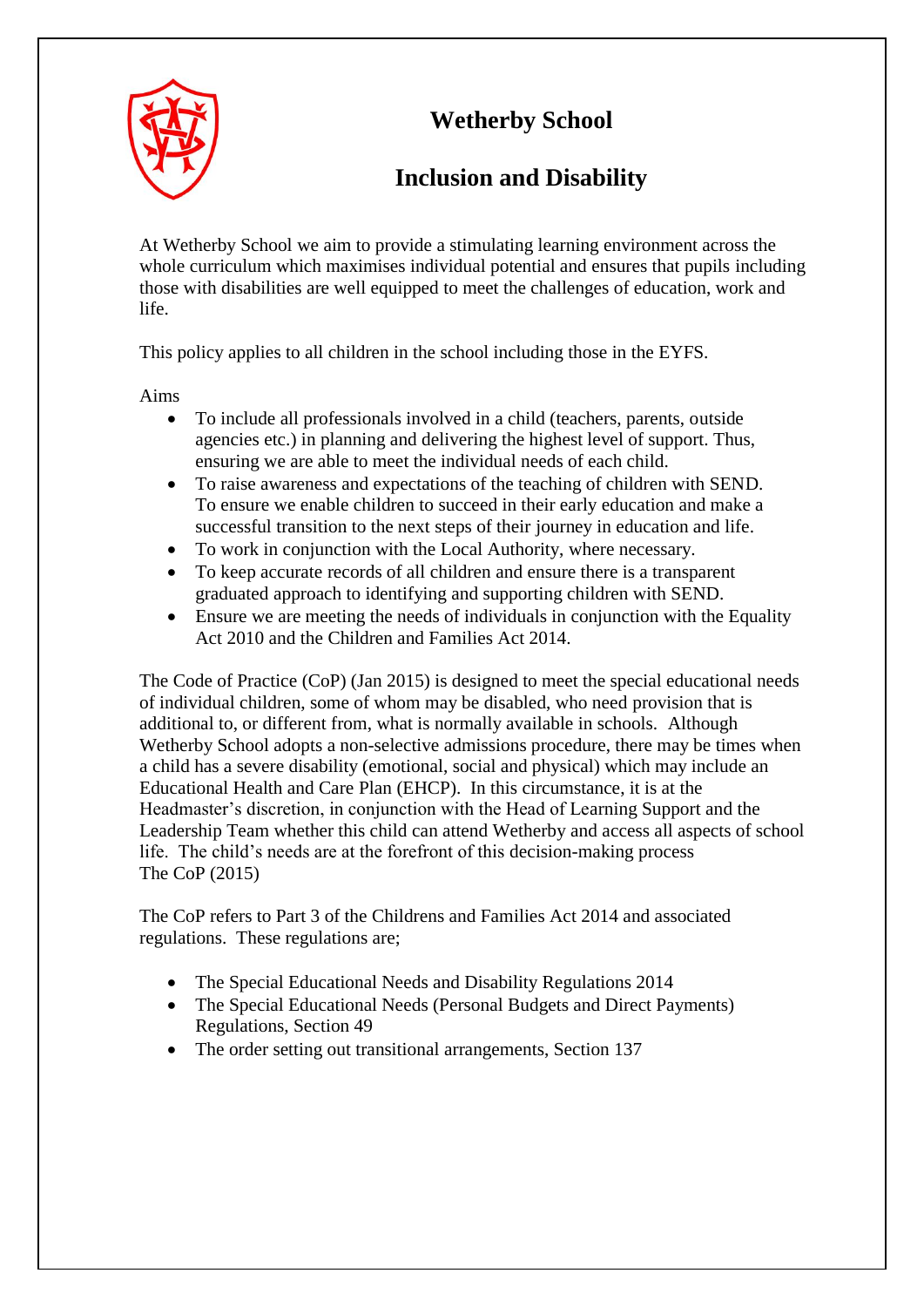# **Disability**

The SENDA Code of Practice (2015) describes a disability as 'a physical or mental impairment which has a substantial and long term adverse impact on the person's ability to carry out normal day to day activities.'

An "impairment" has a long term effect if it has lasted or is expected to last for at least 12 months or for the rest of the life of the person concerned. "Substantial" is neither minor nor trivial.

It will be unlawful for a Responsible Body to discriminate against pupils with a disability. Discrimination can take place in two ways:

- Treating a pupil "less favourably" than others for a reason relating directly to their disability.
- Failing to make a "reasonable adjustment" to ensure they are not placed at a "substantial disadvantage" for a reason relating to their disability.

#### **Definition of Disability**

Pupils falling within the definition of disabled will have a wide range of needs and requirements including: mobility impairment, sensory impairment, learning disabilities, mental health conditions, epilepsy, AIDS, asthma and progressive/degenerative conditions.

Wetherby School will not automatically consider pupils with a disability to have special educational needs, as can be seen below.

#### **Special Educational Needs**

The Children and Families Act 2014 states that 'children have a special educational need if they have a learning difficulty which calls for special educational provision to be made for them'. Children have a learning difficulty if they:

- Have a significantly greater difficulty in learning than the majority of children of the same age;
- Have a disability which prevents, or hinders, them from making use of educational facilities of a kind generally provided for children of the same age in schools within the area of the local education authority;
- Are under compulsory school age and fall within the above definitions, or would do so if special educational provision was not made for them.

For the purpose of the Equality Act 2010 Wetherby School is required to consider the needs of pupils in relation to physical adaptations, curriculum access and auxiliary aids and services. These areas also fall within the scope of the SEN Code of Practice. Wetherby School will continue to consider pupils' needs, particularly in relation to auxiliary aids and services, within the SEN Code of Practice context.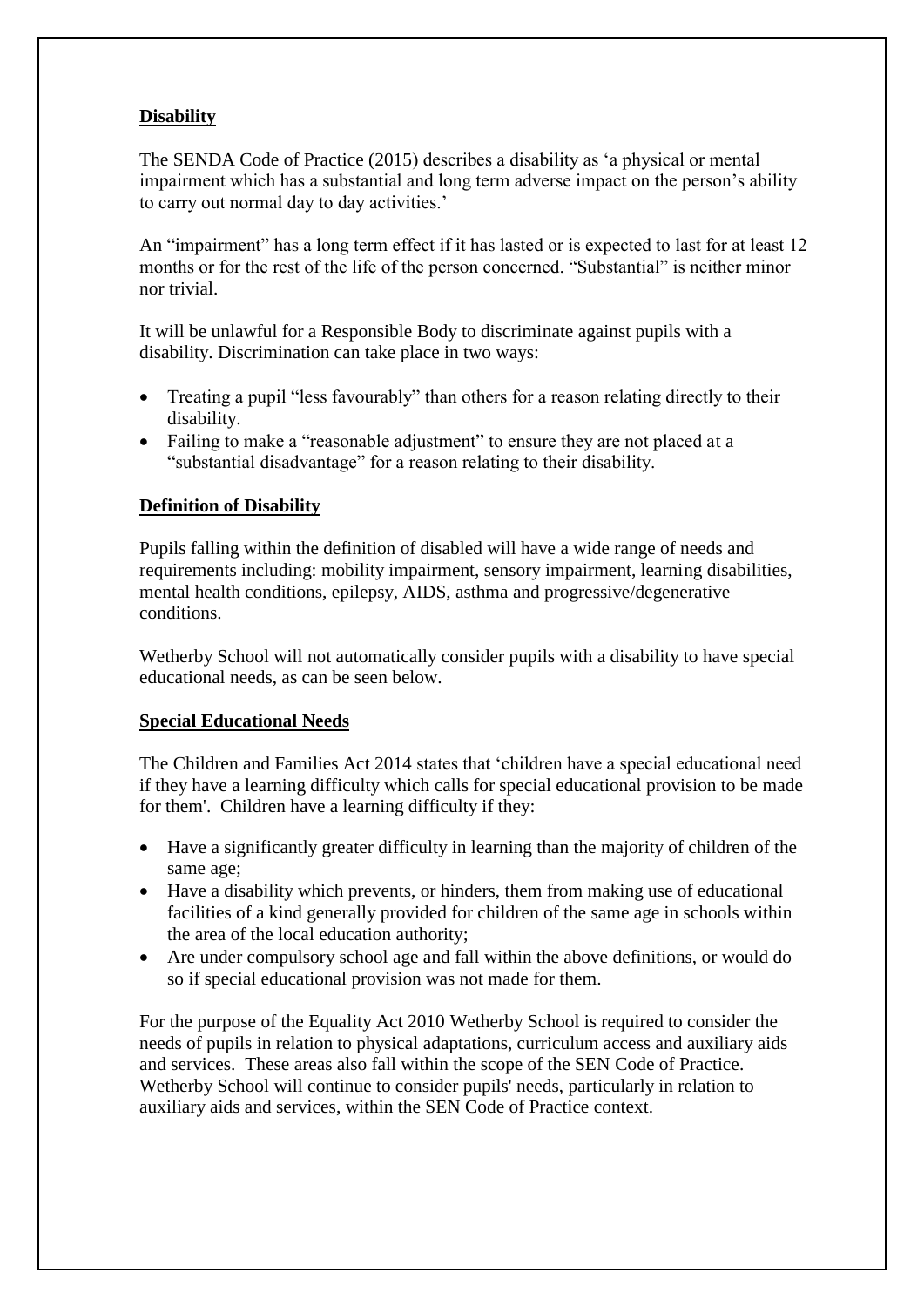Wetherby School will always consider access issues when planning any work involving the alteration or improvement of school premises. We will make every effort to improve access for disabled people with funding sources linked to ensure the maximum benefit.

This Statement of Intent and Disability Discrimination Statement should be read in conjunction with our other related policies:

- Equal Opportunities
- SEND
- Health and Safety
- Admissions

#### **Disability Policy Review**

- To review the school's policies, procedures and facilities as they are likely to affect pupils and prospective pupils who are disabled and to prepare an audit of current provision.
- To make recommendations with a view to improving accessibility of the school's education to pupils or prospective pupils with disabilities by means of reasonable adjustments and by planning for the future by preparing an Accessibility Plan.
- To review such plans and policies as necessary every three years.
- At the same time as setting priorities identified by disabled pupils, staff and parents, the school may need to set priorities that will help to improve the involvement of disabled pupils, staff and parents to better inform the next scheme.

#### **Admissions**

Wetherby School needs to consider the requirements of current and future disabled pupils. This means that schools are expected to make reasonable enquiries to find out whether children currently on roll, as well as those seeking admission, have a disability.

Admission to the school is non selective.

Wetherby School endeavours to accept all pupils, regardless of any disability of which it is aware. The school asks parents if special needs should be taken into consideration, including English as an additional language. In assessing any pupil or prospective pupil the school may take such advice and require such assessments as considered appropriate. This is to ensure that the school can provide the right environment for the child's academic and pastoral needs. The life of the school is enhanced by inclusive policies but equal importance must be given to ensuring that no pupil's education is impaired. Subject to this, the school will be sensitive to any requests for confidentiality.

The school will arrange special early admissions meetings with parents of disabled prospective pupils to discuss special arrangements.

Although Wetherby School adopts a non-selective admissions procedure, there may be times when a child has a severe disability (emotional, social and physical) which may include an Educational Health and Care Plan (EHCP). In this circumstance, it is at the Headmaster's discretion, in conjunction with the Head of Learning Support and the Leadership Team whether this child is able to attend Wetherby and access all aspects of school life. The child's needs are at the forefront of this decision making process.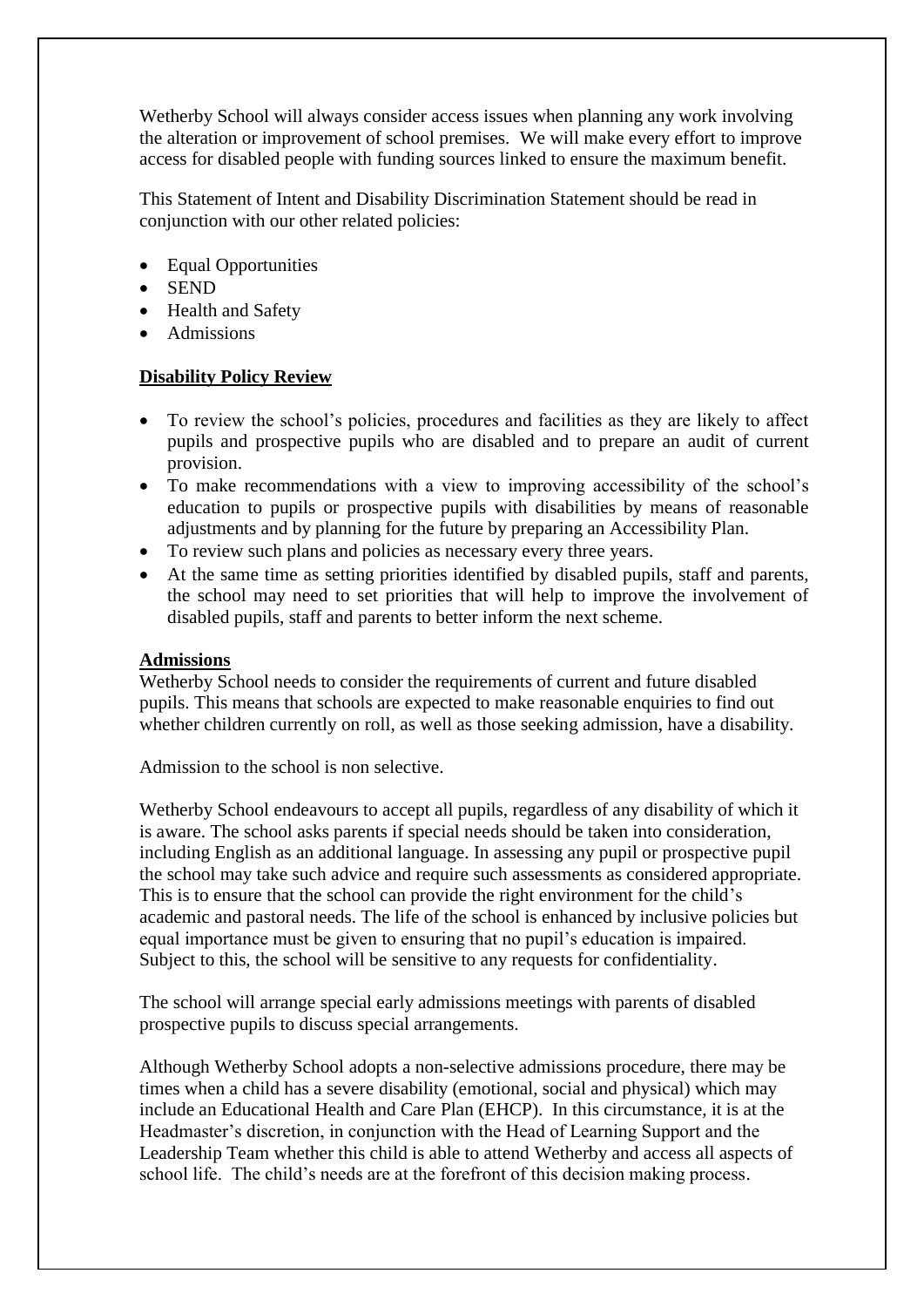Where pupils are found to have educational disabilities requiring specialised attention beyond the scope of the school's facilities, the school will support parents in finding alternative arrangements.

It is advised that parents with children who have mobility difficulties visit the school to assess the suitability, as there are numerous flights of stairs and half landings and at present there is no lift accessibility.

## **Delivery of the curriculum**

This will be achieved by:

- Designing a curriculum to promote a full range of learning, thinking and life skills;
- Providing a broad, balanced and relevant curriculum:
- Using flexible and responsive teaching and learning styles;
- Equipping students with the skills, knowledge and attitudes necessary to succeed as individuals and as responsible and valued members of society;
- Developing a close partnership with the whole community, particularly parents and carers;
- Providing and adapting equipment appropriate to the needs and age of the pupils.

We aim to be an inclusive school and offer equal opportunity to all pupils within the school. These may include, but are not limited to:

- Pupils from minority faiths, ethnicities, travellers, asylum seekers, refugees
- Pupils who have English as an additional language
- Pupils who have Special Educational Needs
- Pupils who have a disability
- Pupils who are able or exceptionally able (Gifted and Talented)
- Pupils who are Looked After Children
- Pupils who are at risk of disaffection or exclusion, young carers, sick children, children from families under stress
- Pupils who work with their left hand

We aim to provide a differentiated curriculum that meets the needs of all pupils by:

- Setting suitable learning challenges
- Responding to pupils' diverse learning needs
- Overcoming potential barriers to learning and assessment

We aim to provide a happy, healthy and safe school by:

- Recognising, reflecting and celebrating the skills, talents, contributions and diversity of all our pupils
- Providing high quality pastoral care, support and guidance
- Safeguarding the health, safety and welfare of pupils
- Listening and responding to the concerns of children, parent and carers
- Taking care to balance the needs of all members of the school community.

We secure inclusive education for our pupils by reviewing and evaluating what is done: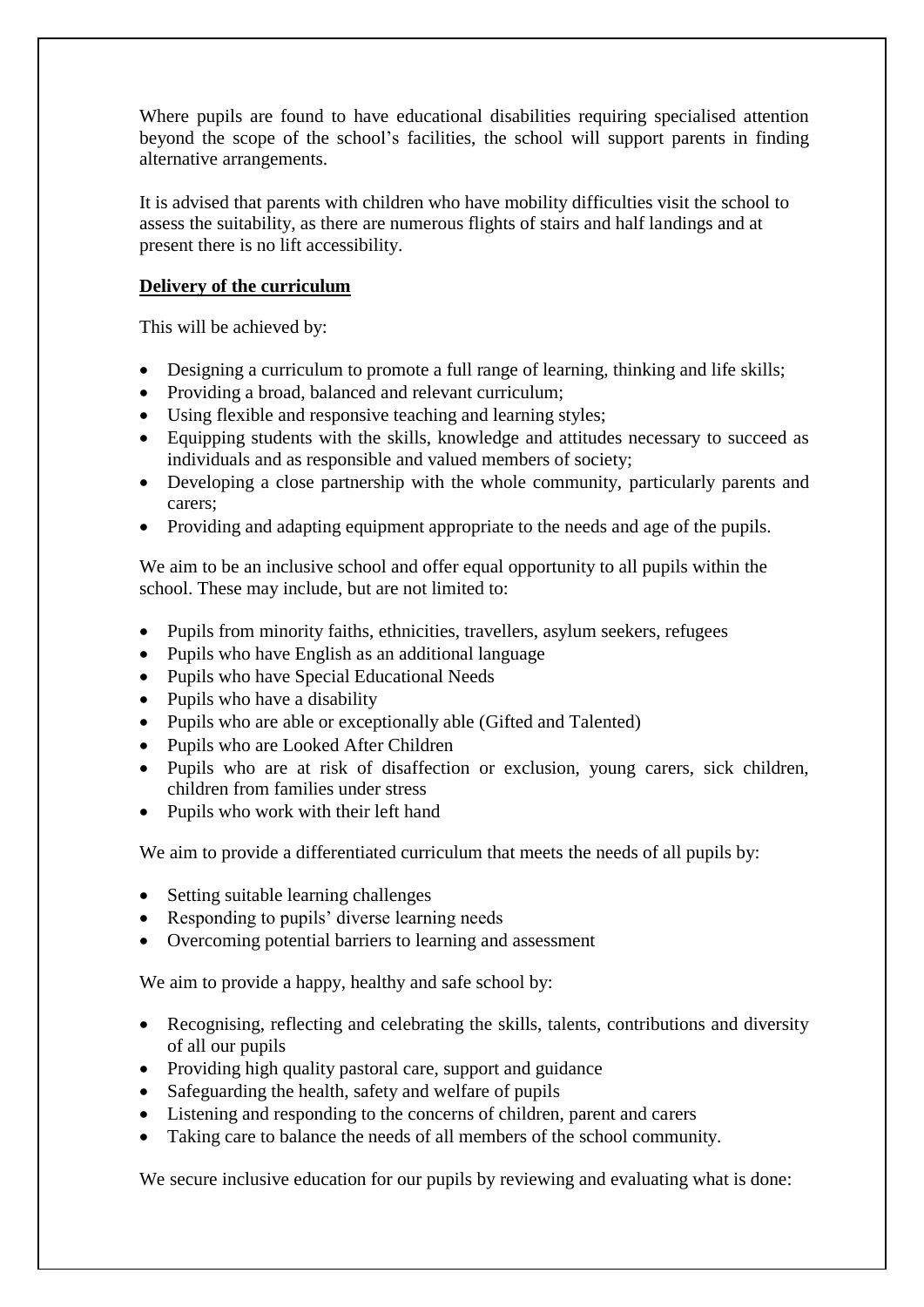- Does each child achieve as much as they can?
- Are there differences in the achievements of different groups of pupils?
- What is in place for pupils who are not achieving their potential?
- Are our actions effective?
- Are all our pupils happy to be in school?

All members of our school community are valued and are offered wide ranging opportunities to enable high standards of achievement.

All policies within the school support inclusion and are reflected in school improvement planning.

The practice within school reflects our inclusive ethos from individual lesson planning responding to pupil diversity, to material resources being used to support learning and participation for all.

# **Training**

Wetherby School will look to train or find courses for the teachers to attend in order to help with the inclusion of any child in the school. The training will either be internal or external depending on the needs of the child.

We also work with the Local Authorities and other outside agencies to ensure individual support for staff is provided for those that require it.

#### **Classroom arrangements**

Freestanding tables and chairs in all classrooms mean that furniture could be rearranged easily to accommodate disabled students. Rooms are fitted with blinds, which might in future be of benefit to students with visual impairment. Carpeting throughout the school helps to keep the noise volume down to help children with impaired hearing. Lessons provide opportunities for all students to achieve, e.g. provision can be made for dyspraxic students to have sloping desk support.

#### **Sports**

External sports and swimming facilities are used who have their own policies with regard to accessibility for disabled pupils. Alternative arrangements would be made to transport disabled pupils who were not able to access the normal school coaches.

#### **Delivering material in other formats**

ICT and photocopying facilities are available to produce large print information. The interactive boards in each classroom enables a flexible approach to teaching and learning and allows the school to adapt, as necessary, to accommodate individual needs. The classrooms all have laptops and iPads and there are enough for a whole class to use. Speech recognition software, text reading and software, adapted keyboards are just some examples of how the curriculum can be accessed more easily for individual requirements.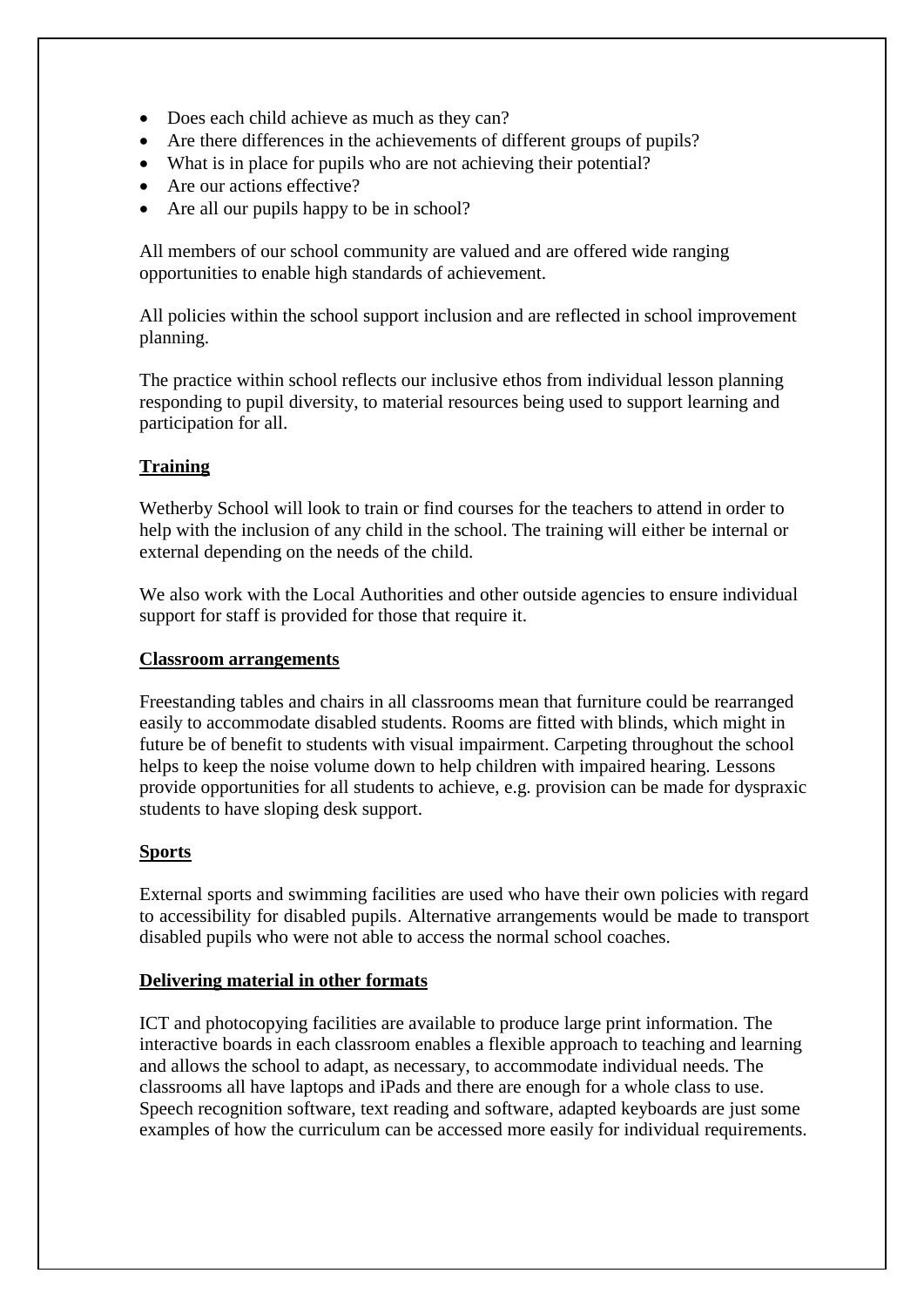Having a strong support team on site enables us to explore fully the breadth of experience we have in the school with regard to catering for different needs. All the learning support team interact with the class teachers fully, to enable them to present a curriculum that is meaningful and enjoyable for those children with learning difficulties (or disabilities). They are led and guided by the Head of Learning Support.

## **Visits**

School visits are open to all, provided the appropriate medical practitioner declares any individual with a medical condition is well enough to travel. The school will also take reasonable steps to ensure a disabled pupil is able to attend the Year 3 residential trip.

#### **Mental Health Provision**

There is a child counsellor associated with the school and their number is provided to the parents should a mental health need be determined to warrant a referral.

#### **School design**

#### **Access to buildings**

#### 11 Pembridge Square

The school occupies a building which is Grade II listed, which comprises five floors with nine (9) steps to the front door and no internal lift. There are no teaching areas on the ground floor and no easily adaptable space for the provision of a wheelchair accessible WC.

Where a pupil has a parent who is wheelchair user, arrangements are made for meetings between the pupil's parents and school staff to take place in the Headmaster's office on the ground floor. This can be accessed either via a ramp or physically lifting the wheelchair up the steps as parents prefers. Other buildings within the Alpha Plus Group, which are wheelchair accessible, can also be used at the parent's request if preferred.

#### 19 Pembridge Villas

The school occupies a building which compromises five floors with steps to the front door and no internal lift. There is a side entrance to Little Wetherby that is accessible from street level and is appropriate for wheelchair access. However if a child/parent with a physical disability moves into Reception, the ground floor classroom, office and toilet can be accessed either via a ramp or physically lifting the wheelchair up the steps as preferred.

#### **Emergency Evacuation**

The school could not provide emergency evacuation on both sites in the event of fire or other emergency for a wheelchair user. Fire alarm signals will be enhanced by the addition of visible signals to meet the needs of pupils with hearing difficulties.

#### **Three-year plan**

The School has developed a three year plan (2021-2024) to address issues of disability access, within the limited scope offered by physical constraints of both buildings and their listed status. (See Appendix 1).

#### **This policy will be reviewed annually**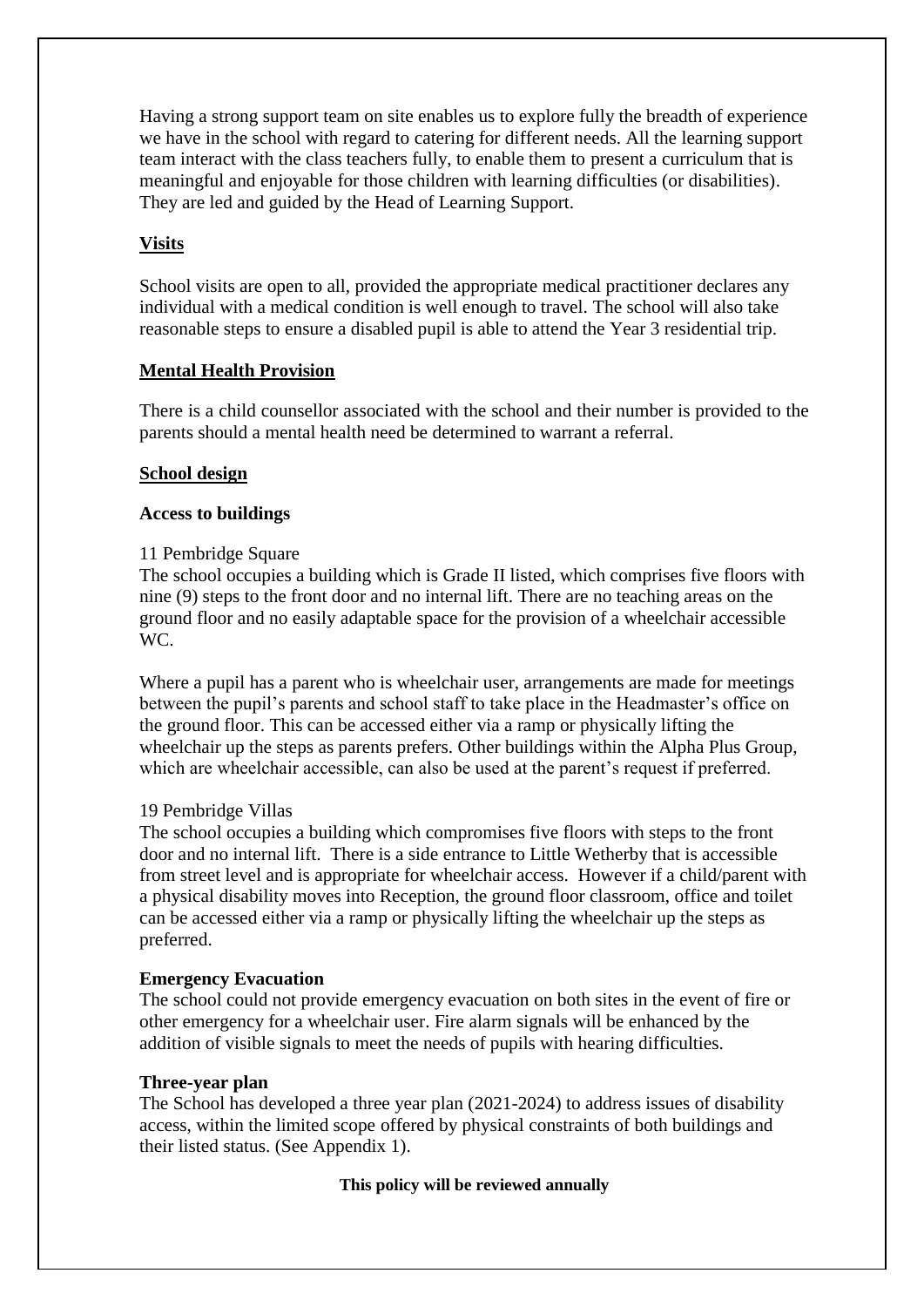# **Appendix 1**

# **SENDA Accessibility Plan**

The Accessibility Plan has been drawn up with a view to enabling children with a wide range of disabilities to take full and active part in the school curriculum. In full consultation with parents and other interested parties e.g. educational psychologists, the Head of Learning Support will identify the specific needs of the child and put into place an Individual Learning Plan (ILP). This plan will also identify reasonable adjustments that can be made to the school's facilities both physical and educational.

Ideally these discussions will take place well in advance of a child's entry to Wetherby School. This will provide adequate time for needs to be assessed and reasonable adjustments to be made. At all times the need to discuss formally the arrangements with parents/carers will be of paramount importance.

Special arrangements for examinations (for places above Reception) will also be discussed at these meetings. These might include audio or large-print formats of entrance papers or additional time as stipulated in the educational psychologist's report. Wetherby School accepts that there is an important balance to be struck between the individual needs of the pupil and their desire to play a normal part in the interview and admissions process e.g. time spent with peers on the day is an important part of the occasion for all the children. Wetherby School takes special care not to inadvertently isolate any way children with disabilities.

Staff INSET is a key part of Wetherby School's Accessibility Plan. The annual programme of training will continue to include whole staff sessions on meeting the needs of all children at Wetherby School and sharing best practice.

#### **Welfare**

The school's policy is not to discriminate against pupils with disabilities. Pupils are made aware that children with disabilities have the same rights and aspirations as ablebodied pupils. Staff training will be arranged as appropriate.

As part of Wetherby's own commitment to improving the delivery of the full academic curriculum to pupils with disabilities, Wetherby School has undertaken to provide information in a form accessible to children with a wide range of disabilities.

Regular reviews of the provision that we provide will take place and any necessary changes implemented. The health, safety and welfare of all pupils at Wetherby School is paramount to their education.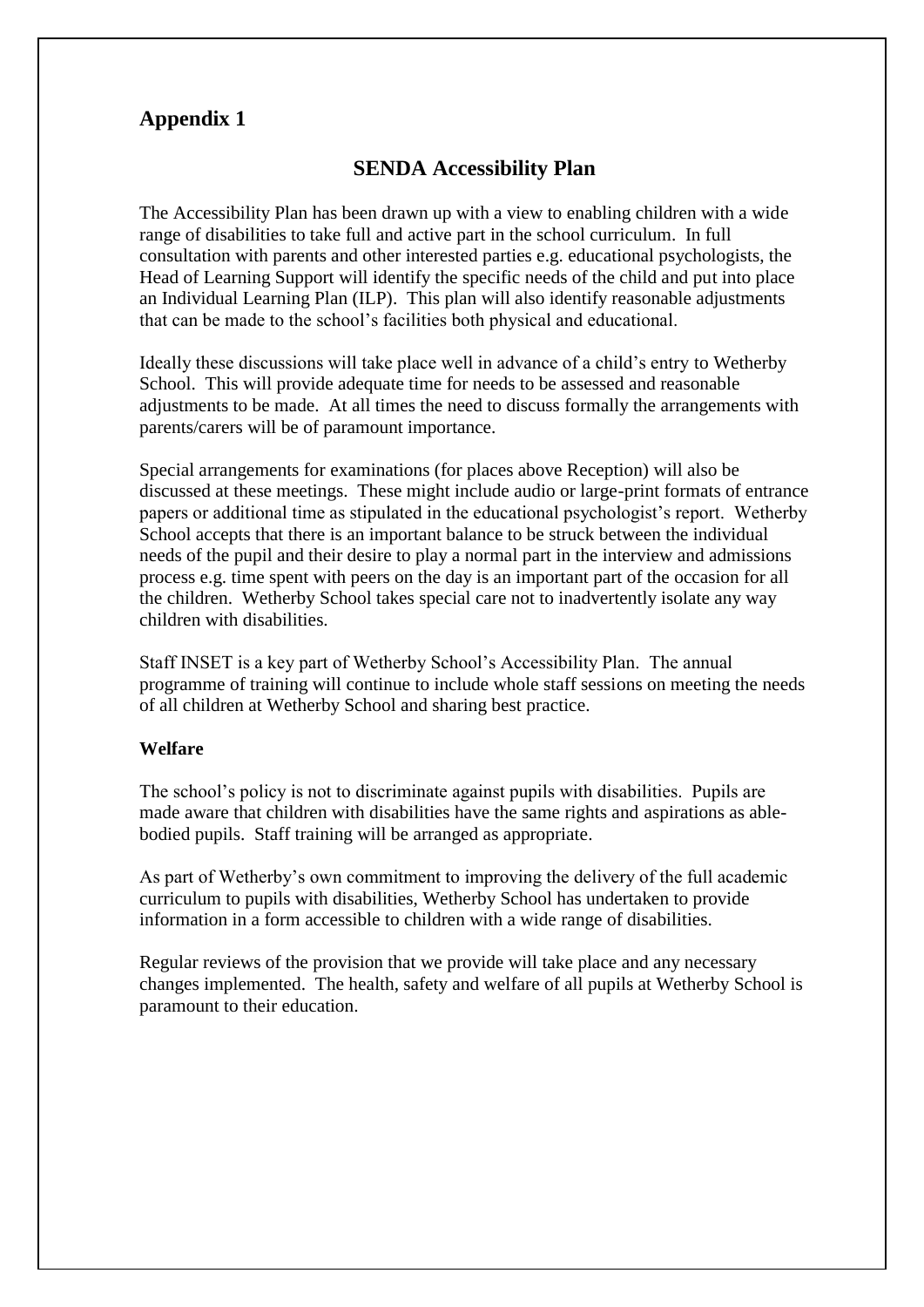

# **Wetherby School**

# **SENDA Accessibility Plan 2021 – 2024**

#### **Aims**

The aim of this plan is to set out how Wetherby School intends to increase the accessibility of its activities and facilities for disabled pupils over the three year period 2021-2024.

Wetherby School is committed to providing an inclusive environment. It has high ambitions for all of its pupils and expects them to be able to fully participate in school life as far as possible, with the aim of each individual reaching their full potential.

#### **Definition of disability**

A pupil is considered to have a disability if he or she has a physical or mental impairment that has a long-term and substantial adverse effect on his or her ability to carry out normal day-to-day activities. The SEND Code of Practice 2015 defines 'long-term' as 'a year or more' and 'substantial' as 'more than minor or trivial'. Disability includes sensory impairments and long-term health conditions.

#### **Duty under the Equality Act**

This plan fulfils the requirement for schools to have an accessibility plan for disabled pupils, as set out in the Equality Act 2010. The plan seeks to identify and overcome barriers that may prevent pupils with disabilities from accessing what the school has to offer. It focuses on three areas:

- a) Increasing the extent to which disabled pupils can participate in the curriculum;
- b) Improving the physical environment of the school; and
- c) Improving the availability of accessible information to disabled pupils

In line with the reasonable adjustments duty, Wetherby School will take reasonable steps to ensure disabled pupils are not put at a disadvantage compared to other pupils. This covers all aspects of school life, including extra-curricular activities, educational visits and school trips.

In deciding whether an adjustment is reasonable, we will consider:

- Available resources
- The practicalities of making a particular adjustment
- The effect on other pupils
- Health and safety requirements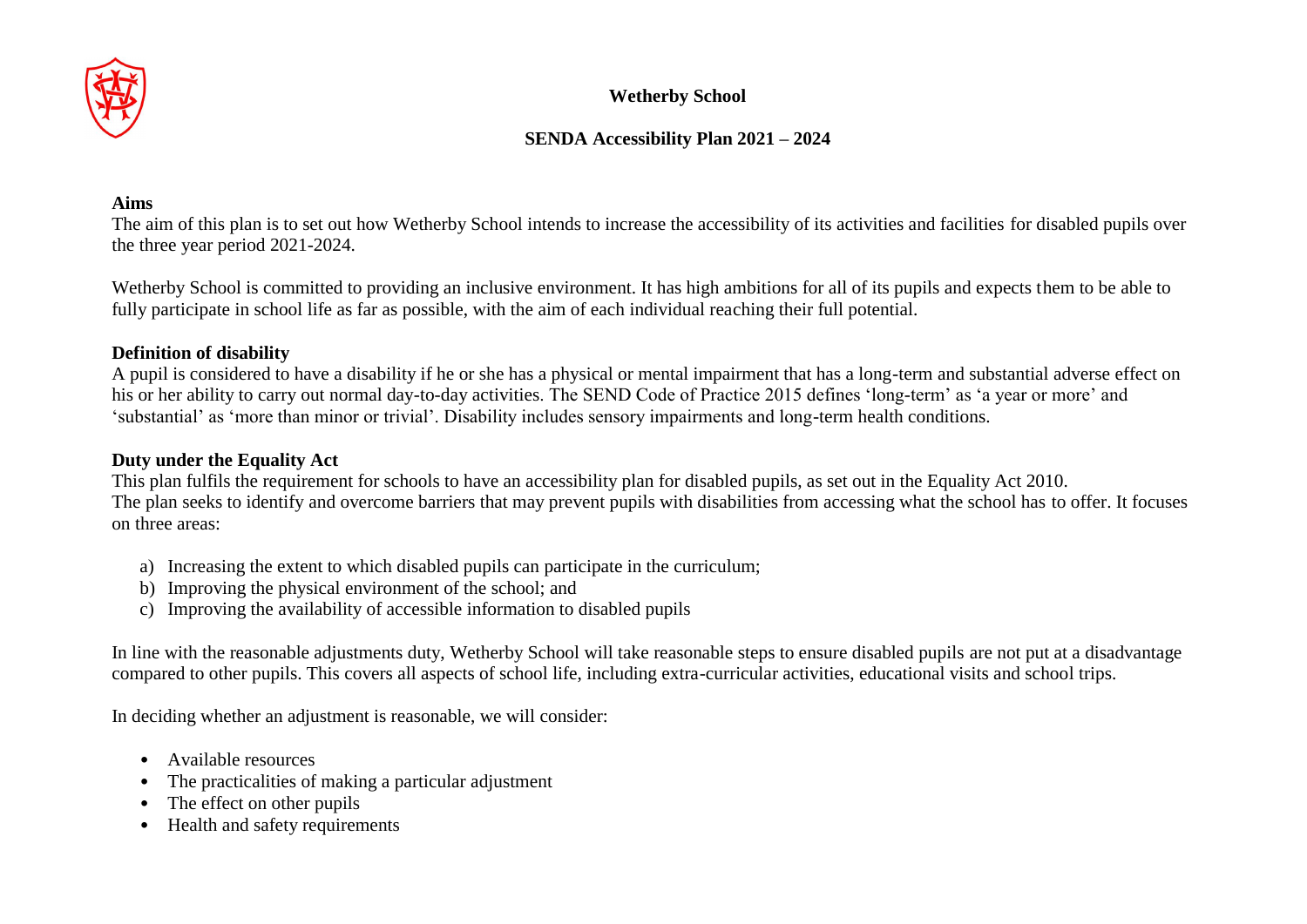#### **Responsibilities**

The Headmaster and the Senior Leadership Team (SLT) assumes responsibility for compliance with the Equality Act and will seek advice and input from the SENDCO, the Alpha Plus Group Head Office team and others with expert knowledge of disability.

Responsibilities include:

- Reviewing Wetherby School's policies, procedures and facilities to maximise accessibility for disabled pupils
- Making recommendations to improve accessibility by means of reasonable adjustment, by planning future improvements, and by preparing and reviewing this plan
- Monitoring the implementation of this plan and reviewing it as necessary, and at least every three years
- Ensuring staff and pupils are made aware of disability, understand its effects, and accept and support disabled pupils as a part of school life

#### **Links to other policies**

Please read this policy in conjunction with the SENDA policy, the Pastoral Care Policy, Anti-Bullying Policy and the Health and Safety Plan.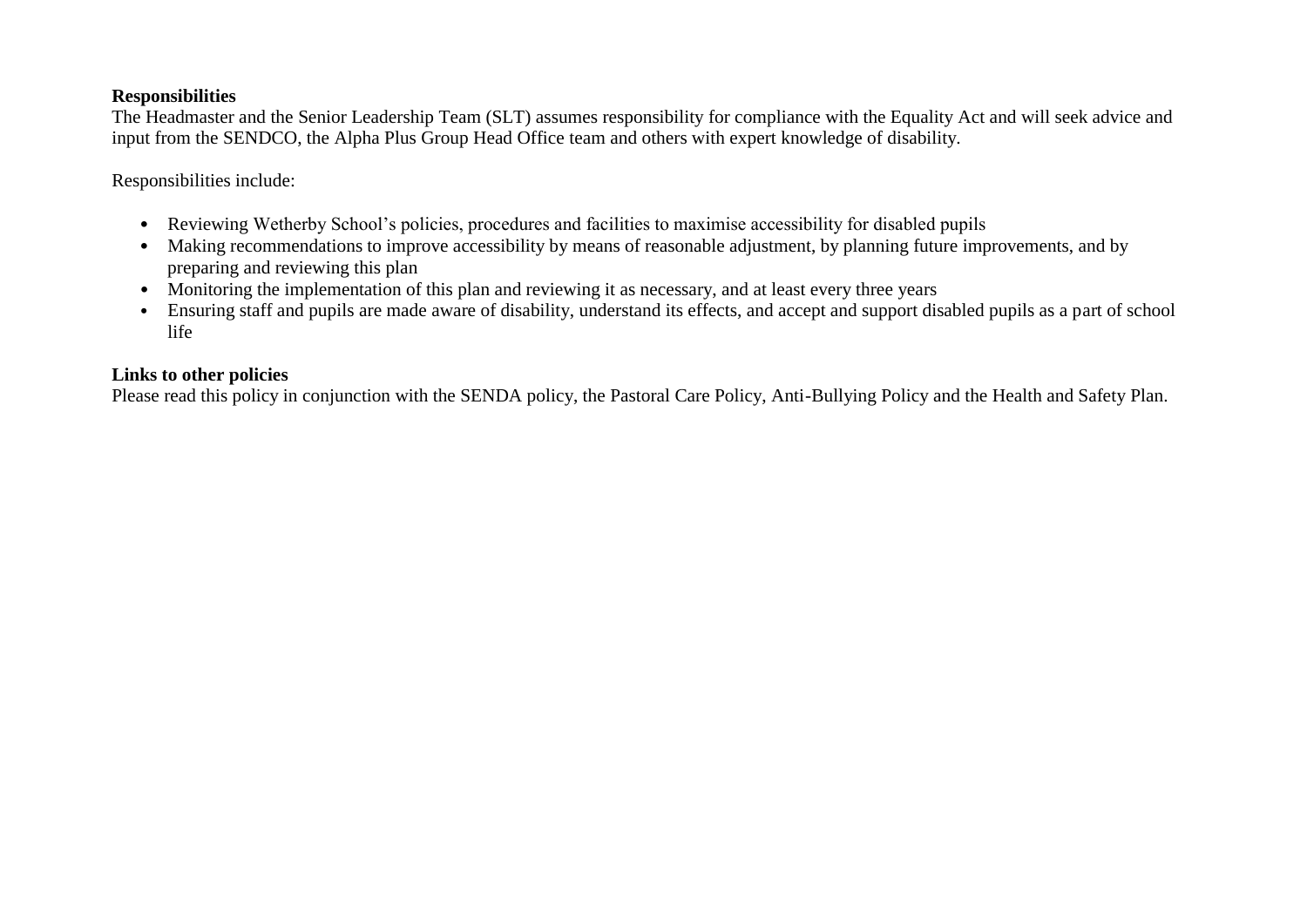

# **SENDA Accessibility Plan 2021 – 2024**

The school has developed a plan to address the issue of disability access, within the limited scope offered by the physical constraints of the building and its listed status. This plan will be put into place when a child with a disability is registered at the school.

| Disability                    | Access to the curriculum                                                                                                                                                                                                                                                                                                                                                                                                                                                                                                                                                                                                                             | Environment<br>e.g. building, classroom                                                                                                                                                                                                                                                                                                                  | Policies                                                                                                                | Documents                                                                                                                                                                                                            | <b>Trips</b>                                                                                                | Timescale |
|-------------------------------|------------------------------------------------------------------------------------------------------------------------------------------------------------------------------------------------------------------------------------------------------------------------------------------------------------------------------------------------------------------------------------------------------------------------------------------------------------------------------------------------------------------------------------------------------------------------------------------------------------------------------------------------------|----------------------------------------------------------------------------------------------------------------------------------------------------------------------------------------------------------------------------------------------------------------------------------------------------------------------------------------------------------|-------------------------------------------------------------------------------------------------------------------------|----------------------------------------------------------------------------------------------------------------------------------------------------------------------------------------------------------------------|-------------------------------------------------------------------------------------------------------------|-----------|
| Visual<br>impairment          | Training will be provided, where necessary<br>for staff to meet the requirements of a visually<br>impaired child.<br>All font sizes will be increased where<br>necessary on any documents.<br>A screen magnifier will be provided in ICT<br>lessons. Screen magnifier software will be<br>available.<br>Purchase necessary resources to increase<br>pupil participation e.g. screen reader software.<br>Lessons will be modified to meet the needs of<br>the requirements of each individual.<br>Ensure schemes of work in all subjects are<br>accessible.<br>School ethos of community to be developed<br>to ensure all pupils feel welcome/valued. | Ensure all classroom/public<br>areas are adjusted to meet the<br>needs of the child.<br>Plan classroom according to the<br>individual needs of the child.<br>Incorporate accessibility into any<br>proposed structural alternatives.<br>Striped visibility strips on the<br>stairs.<br>Appropriate colour schemes will<br>be incorporated, if necessary. | All policies will<br>be amended,<br>where necessary,<br>to meet the<br>requirements of a<br>visually impaired<br>child. | School documents will<br>be available in an<br>alternative format.<br>Any documents sent<br>home to parents with a<br>visual impairment will<br>be written in large<br>print, Braille or will be<br>in audio format. | The programme<br>can be modified to<br>facilitate<br>participation.<br>Staffing ratios will<br>be adjusted. | As needed |
| Hearing<br>impairment         | Training will be provided, where necessary,<br>for staff to meet the requirements of each<br>individual.<br>The teacher will wear a special speaking<br>device.<br>Use of microphones, where necessary.<br>Visible signals.<br>Ensure schemes of work in all subjects are<br>accessible.<br>School ethos of community to be developed<br>to ensure all pupils feel welcome/valued.                                                                                                                                                                                                                                                                   | Fire alarm lights will be in place.                                                                                                                                                                                                                                                                                                                      | All policies will<br>be amended,<br>where necessary,<br>to meet the<br>requirements of a<br>hearing impaired<br>child.  |                                                                                                                                                                                                                      | Sign language will<br>be provided, if<br>possible.<br>Staffing ratios will<br>be adjusted.                  | As needed |
| Speech/Language<br>impairment | Training will be provided, where necessary,<br>for staff to meet the requirements of each<br>individual.<br>Ensure schemes of work in all subjects are<br>accessible.<br>School ethos of community to be developed<br>to ensure all pupils feel welcome/valued                                                                                                                                                                                                                                                                                                                                                                                       | A speaker may be necessary at<br>times.<br>Ensure resources are available<br>for the individual to be able to<br>communicate efficiently.                                                                                                                                                                                                                | All policies will<br>be amended,<br>where necessary,<br>to meet the<br>requirements.                                    |                                                                                                                                                                                                                      | Sign language will<br>be provided, if<br>possible.<br>Staffing ratios will<br>be adjusted.                  | As needed |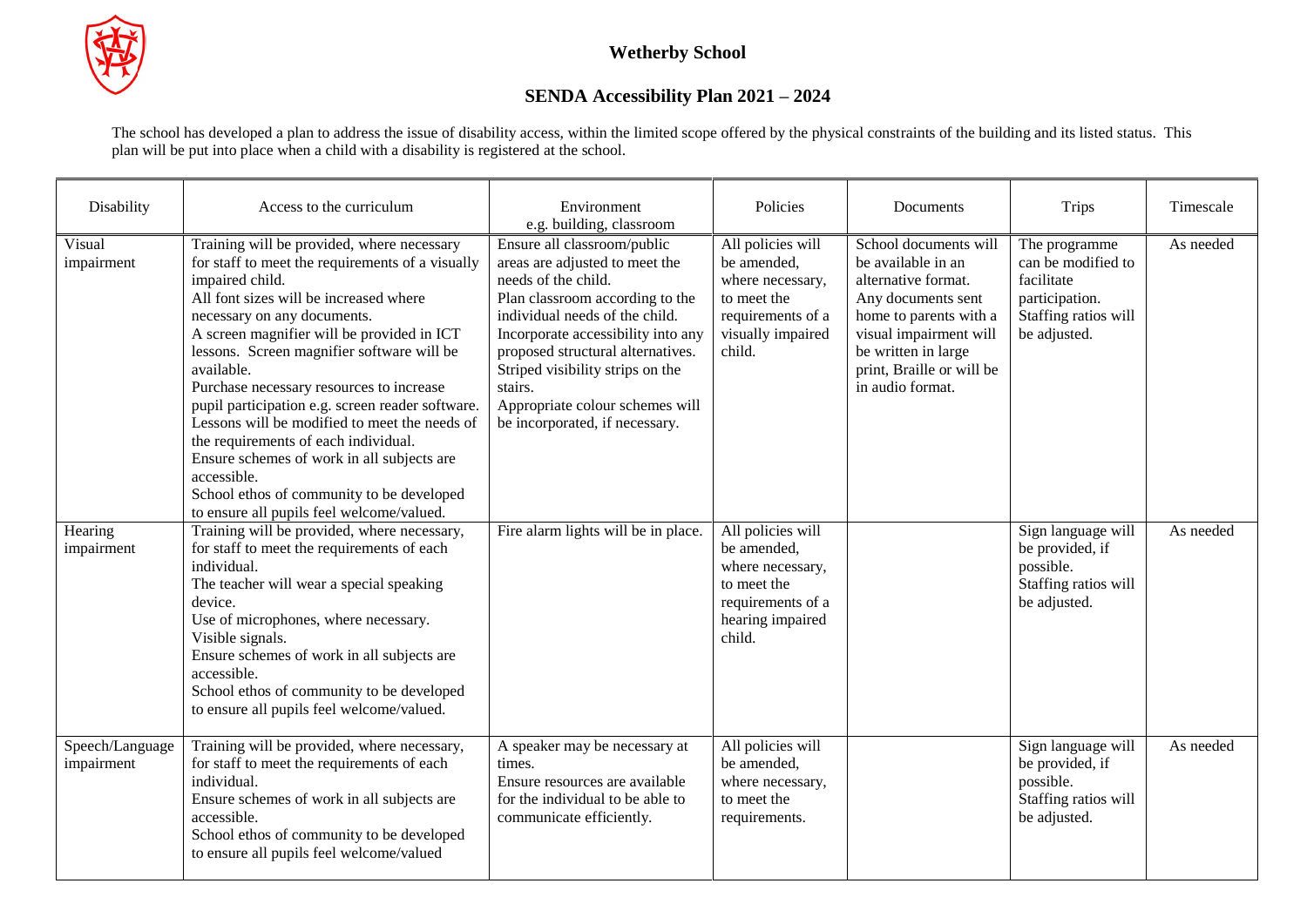| Disability                 | Access to the curriculum                                                                                                                                                                                                                                                                                                                                                                                                                                                                                                                                                                                             | Environment<br>e.g. building, classroom                                                                                                                                                                                                                                                                                                                                                                                                                                                          | Policies                                                                              | Documents                                                                                                  | <b>Trips</b>                                                                                                                 | Timescale                                                                               |
|----------------------------|----------------------------------------------------------------------------------------------------------------------------------------------------------------------------------------------------------------------------------------------------------------------------------------------------------------------------------------------------------------------------------------------------------------------------------------------------------------------------------------------------------------------------------------------------------------------------------------------------------------------|--------------------------------------------------------------------------------------------------------------------------------------------------------------------------------------------------------------------------------------------------------------------------------------------------------------------------------------------------------------------------------------------------------------------------------------------------------------------------------------------------|---------------------------------------------------------------------------------------|------------------------------------------------------------------------------------------------------------|------------------------------------------------------------------------------------------------------------------------------|-----------------------------------------------------------------------------------------|
| Mobility                   | Training will be provided, where necessary,<br>for staff to meet the requirements of each<br>individual.<br>Staff training on disability awareness to<br>reflect the needs of pupils in the school.<br>Peer support scheme.<br>School ethos of community to be developed<br>to ensure all pupils feel welcome/valued.<br>Purchase necessary resources to increase<br>pupil participation e.g. sticky keys and filter<br>keys.<br>Lessons will be modified to meet the needs of<br>the requirements of each individual.<br>Ensure schemes of work in all subjects are<br>accessible.<br>Extra support will be needed. | Ensure all classroom/public<br>areas are adjusted to meet the<br>needs of the child.<br>Plan classroom according to the<br>individual needs of the child.<br>Incorporate accessibility into any<br>proposed structural alternatives.<br>Ramp access to the front door.<br>Ground floor toilet facilities to<br>provide wheelchair access.<br>Move one classroom to the<br>ground floor at 11 Pembridge<br>Square. There is already a<br>classroom on the ground floor at<br>19 Pembridge Villas. | Ensure all policies<br>consider the<br>implications of<br>disability access.          | Documents can be<br>given to parents in a<br>variety of formats<br>depending on their<br>individual needs. | The programme<br>can be modified to<br>facilitate<br>participation.<br>Staffing ratios will<br>be adjusted.                  | Ramp<br>available.<br>Classroom can<br>be moved and<br>bathroom<br>facilities<br>added. |
| Manual dexterity           | Training will be provided, where necessary,<br>for staff to meet the requirements of each<br>individual.<br>A scribe may be required.<br>Purchase necessary resources to increase<br>pupil participation.<br>Lessons will be modified to meet the needs of<br>the requirements of each individual.<br>Ensure schemes of work in all subjects are<br>accessible.<br>Extra support will be needed.                                                                                                                                                                                                                     | Ensure all classroom/public<br>areas are adjusted to meet the<br>needs of the child.<br>Incorporate accessibility into any<br>proposed structural alternatives.                                                                                                                                                                                                                                                                                                                                  | Ensure all policies<br>consider the<br>implications of<br>manual dexterity.           | Documents can be<br>given to parents in a<br>variety of formats.                                           | The programme<br>can be modified to<br>facilitate<br>participation.<br>Staffing ratios will<br>be adjusted, if<br>necessary. | As needed.                                                                              |
| Physical co-<br>ordination | Training will be provided, where necessary,<br>for staff to meet the requirements of each<br>individual.<br>A scribe may be required.<br>Purchase necessary resources to increase<br>pupil participation. Lessons will be modified<br>to meet the needs of the requirements of each<br>individual.<br>Ensure schemes of work in all subjects are<br>accessible.<br>Extra support will be needed.                                                                                                                                                                                                                     | Ensure all classroom/public<br>areas are adjusted to meet the<br>needs of the child.<br>Incorporate accessibility into any<br>proposed structural alternatives.                                                                                                                                                                                                                                                                                                                                  | Ensure all policies<br>consider the<br>implications of<br>physical co-<br>ordination. | Documents can be<br>given to parents in a<br>variety of formats.                                           | The programme<br>can be modified to<br>facilitate<br>participation.<br>Staffing ratios will<br>be adjusted, if<br>necessary. | As needed.                                                                              |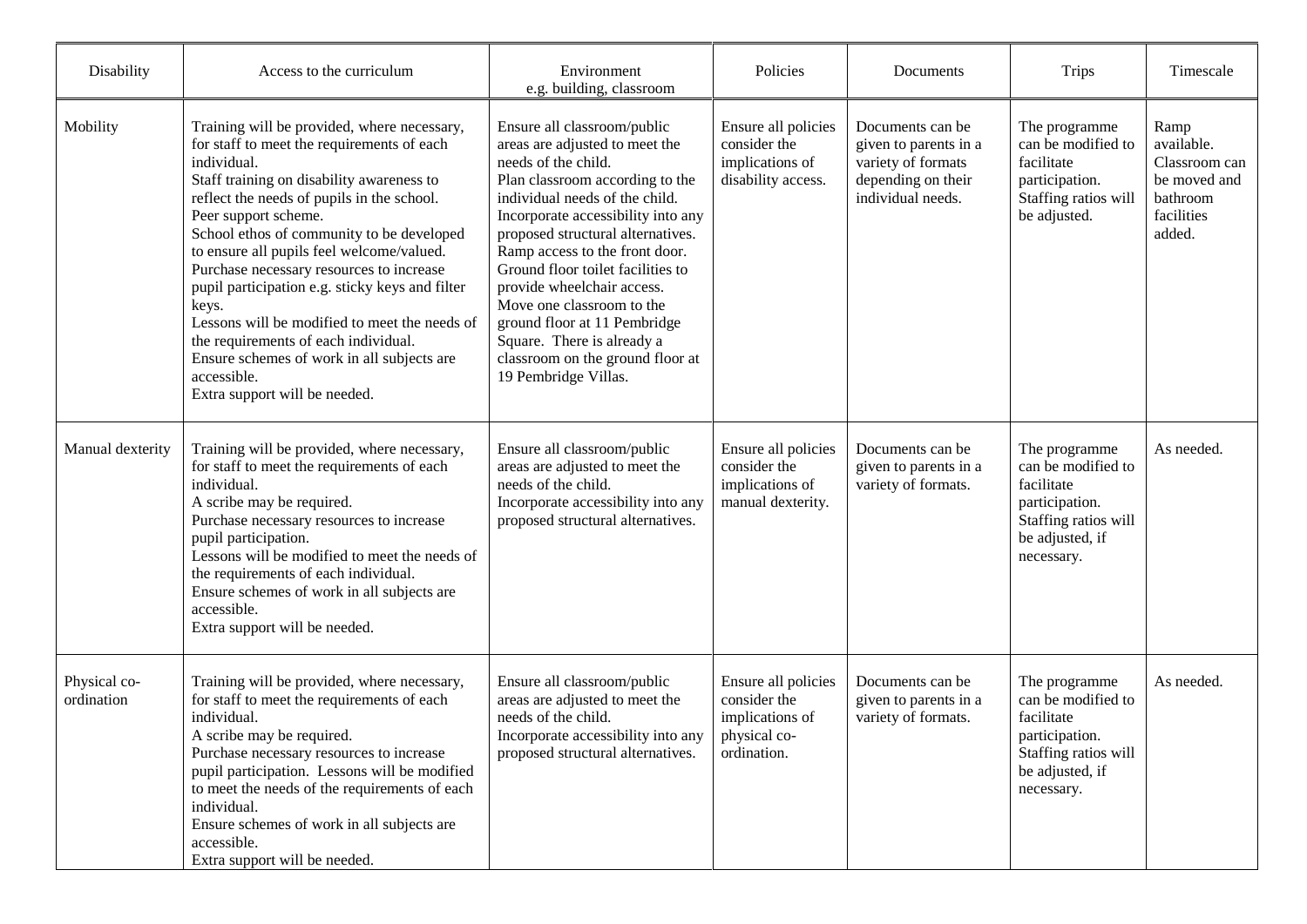| Disability                                                                                                        | Access to the curriculum                                                                                                                                                                                                                                                                                                                                                                                                                                                                                                                                                                                                             | Environment<br>e.g. building, classroom                                                                                                                                                                                                                                                                                                                                                        | Policies                                                                                                                                                                    | Documents                                                        | <b>Trips</b>                                                                                                | Timescale                                                         |
|-------------------------------------------------------------------------------------------------------------------|--------------------------------------------------------------------------------------------------------------------------------------------------------------------------------------------------------------------------------------------------------------------------------------------------------------------------------------------------------------------------------------------------------------------------------------------------------------------------------------------------------------------------------------------------------------------------------------------------------------------------------------|------------------------------------------------------------------------------------------------------------------------------------------------------------------------------------------------------------------------------------------------------------------------------------------------------------------------------------------------------------------------------------------------|-----------------------------------------------------------------------------------------------------------------------------------------------------------------------------|------------------------------------------------------------------|-------------------------------------------------------------------------------------------------------------|-------------------------------------------------------------------|
| Memory,<br>concentration,<br>learning,<br>understanding<br>(including<br>recognition of<br>physical<br>behaviour) | Training will be provided, where necessary,<br>for staff to meet the requirements of each<br>individual.<br>Extra lessons, support, strategies will be<br>implemented to ensure the needs of the<br>individual are met.<br>Regular meetings with specialists to ensure<br>needs are met.<br>Ensure schemes of work in all subjects are<br>accessible.<br>Lessons will be modified to meet the needs of<br>the requirements of each individual.<br>Purchase necessary resources to increase<br>pupil participation.<br>Peer support scheme.<br>School ethos of community to be developed<br>to ensure all pupils feel welcome/valued. | Ensure all classroom/public<br>areas are adjusted to meet the<br>needs of the child.<br>Incorporate accessibility into any<br>proposed structural alternatives.<br>Plan classroom according to the<br>individual needs of the child.                                                                                                                                                           | Ensure all policies<br>consider the<br>implications of<br>memory,<br>concentration,<br>learning,<br>understanding<br>(including<br>recognition of<br>physical<br>behaviour) | Documents can be<br>given to parents in a<br>variety of formats. | The programme<br>can be modified to<br>facilitate<br>participation.<br>Staffing ratios will<br>be adjusted. | Individual<br>lessons<br>provided.<br>Advice given<br>to parents. |
| Continence                                                                                                        | Training will be provided, where necessary,<br>for staff to meet the requirements of each<br>individual.<br>Peer support scheme.<br>School ethos of community to be developed<br>to ensure all pupils feel welcome/valued.                                                                                                                                                                                                                                                                                                                                                                                                           | Ensure all classroom/public<br>areas are adjusted to meet the<br>needs of the child.<br>Incorporate accessibility into any<br>proposed structural alternatives.<br>Plan classroom/changing room<br>to allow for privacy.<br>Ensure facilities are readily<br>available.<br>Remind individual to go to the<br>toilet on a regular basis.<br>Ensure space clothes are<br>provided by the carers. | Ensure all policies<br>consider the<br>implications of<br>continence.<br>See First Aid<br>Policy.                                                                           |                                                                  | The programme<br>can be modified to<br>facilitate<br>participation.<br>Staffing ratios will<br>be adjusted. | As needed.                                                        |